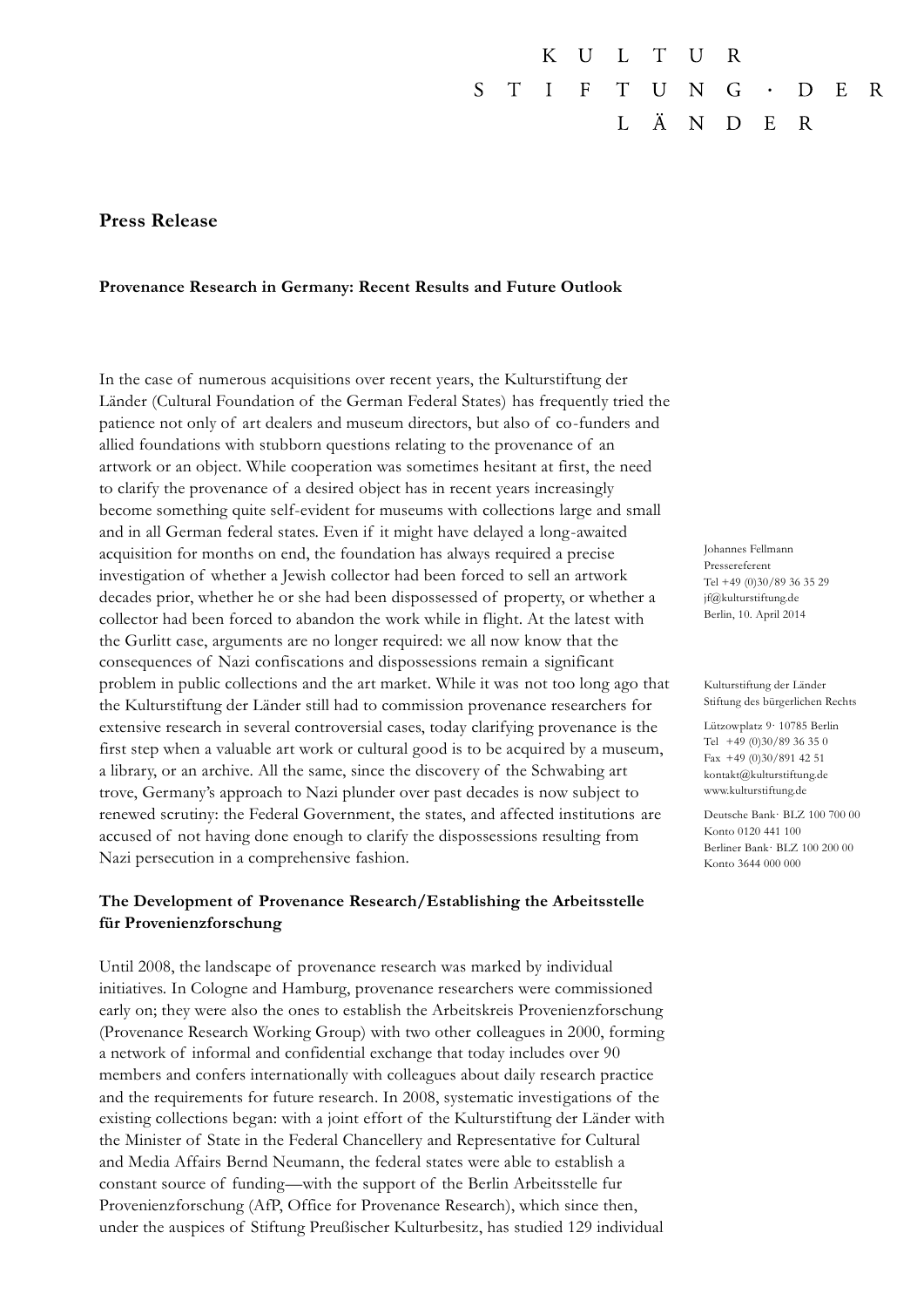$\mathbf{U}$ K  $\mathbf{L}$  $T$ U R S  $T$  $\mathbf{I}$  $F$  $T$ U N G  $E$ R D Ä  $\mathbf{I}$ . N D  $E$  $\mathbf R$ 

works, also examining the entire holdings of complete institutions. The overall cost Seite 2 of the research AfP was involved in was 13 million euros: in the framework of these projects, the provenance of over 90,000 art works and cultural assets in 67 museums and over a half a million books and prints in 20 libraries was painstakingly examined. At first glance these numbers seem quite respectable, in light of the late start of investigating art looted by the Nazis, and yet these numbers should be relativized in light of recent debate, for among 6,000 German museums, only 285 institutions have actually begun research. But all the same, we need to differentiate here: although a large number of the public collections in Germany do have holdings that could have a problematic origin, many also have a collection profile that does not fulfill the criteria of research for losses due to Nazi persecution: there are many museums whose holdings consist largely of post-war or contemporary art. In the meantime, after five years of work the first promising and sometimes reconciling restitutions have been achieved or, as formulated in the Washington Declaration, "just and fair solutions": in the meantime, also as a result of the research carried out in projects supported by the AfP, many restitution cases have been settled. According to the Koordinierungsstelle für Kulturgutverluste (Coordination Office for Lost Cultural Goods) in Magdeburg in over the past 15 years a total of around 12,000 objects, including several large book collections, have been returned to their rightful owners. AfP thus assists public museums, libraries, and archives in the laborious identification of Nazi loot in their collections, thus implementing the principles of the 1998 Washington Conference, where Germany committed itself to seek out art and cultural assets dispossessed by the Nazis and to return them to their rightful owners. As early as 2009, Germany already ranked at the top of the list in fulfilling the Washington Principles in a country comparison carried out to mark the Prague Holocaust Conference, and great progress has been achieved since then with the Arbeitsstelle für Provenienzforschung, the Lost Art Data Bank of the Koordinierungsstelle für Kulturgutverluste, and projects funded by the federal states such as the Daphne Project of Staatliche Kunstsammlungen Dresden.

#### **Examples of Restitutions after Research Projects**

In cases such as Otto Dix's painting *Bildnis Max John (Portrait of Max John)* in Freiburg, the work, which had been sold under duress, remained in the collection: the museum was able to reach a settlement with the heirs of art collector Fritz Salo Glaser after long research and extensive negotiations. From Berlin's Neue Nationalgalerie, two paintings by Karl Schmidt-Rotluff were returned to the heirs of Robert Graetz, Berliner Landesbibliothek restituted a total of 34 books and exlibris to 30 owners, including the Jüdische Gemeinde and the Friedrich-Ebert-Stiftung, Bremen's Kunsthalle returned Giacomo Cavedone's Rear *Figure of a Woman in a Wrinkled Dress* to the heirs of Michael Berolzheimer, Stiftung Fürst-Pückler-Museum restituted a Carl Blechen painting to the heirs of Alfred and Gertrud Sommerguth, Staatliche Kunsthalle Karlsruhe returned 43 prints to the nephews of Iwan Moos, Bonner Kunstmuseum was able to purchase Paul Adolf Seehaus' work *Leuchtturm mit rotierenden Strahlen* (Lighthouse with Rotating Beams) with the provenance of Alfred Flechtheim, Museum Wiesbaden was able to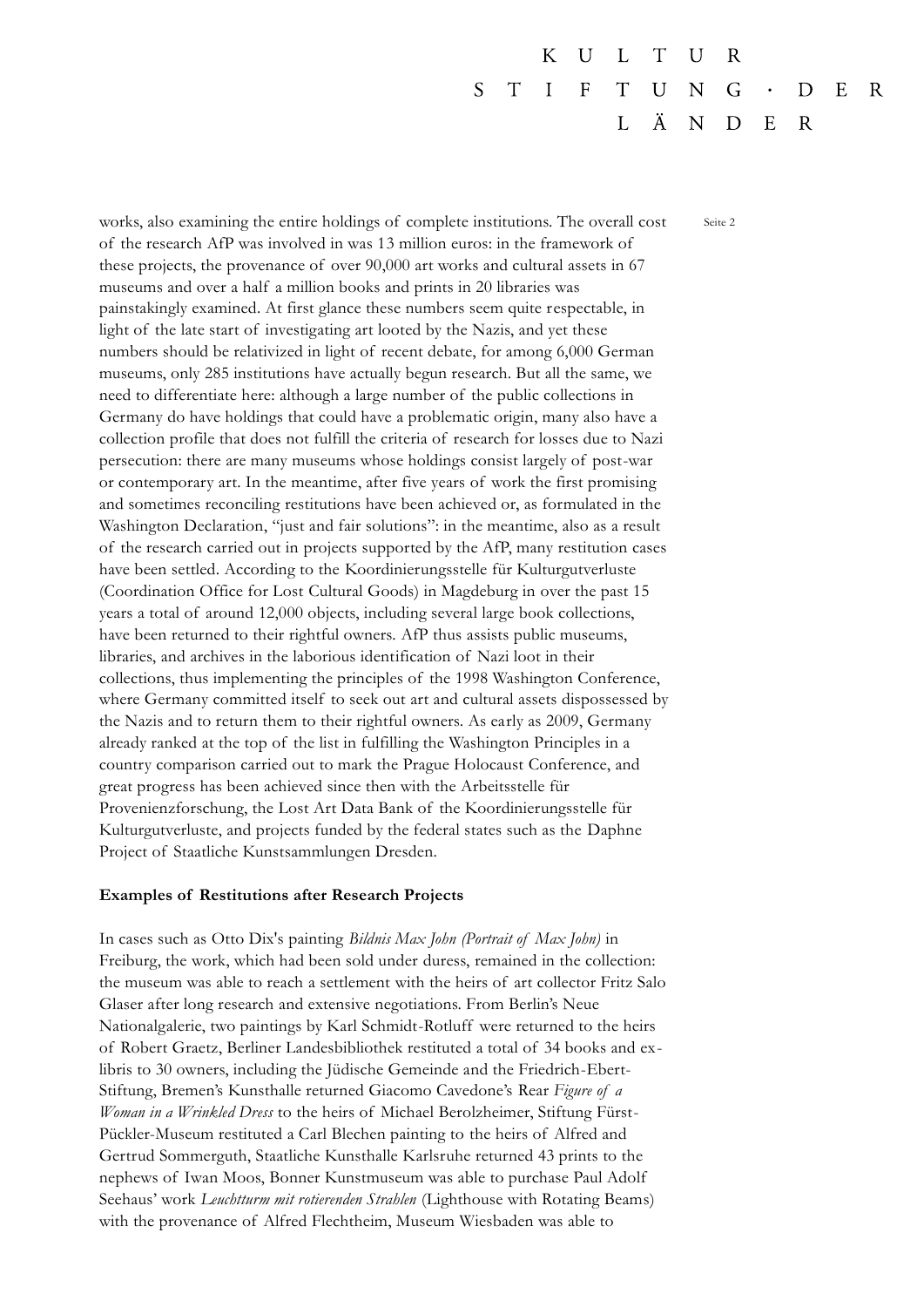$\overline{U}$ K  $\mathbf{L}$  $T$ U R S  $T$  $\mathbf{I}$  $\mathbf{F}$  $T$ U N G  $E$ R D Ä  $\mathbf{I}$ . N D  $E$  $\mathbf R$ 

purchase *Two Architectural Pieces* by Gennaro Greco from the heirs, the great Seite 3 granddaughter of Helene and Ignaz Petschek received 420 stolen volumes from Hamburg's Staats- und Universitätsbibliothek, art objects from the Munich Stadtmuseum were returned to the heirs of Emma Budge. At Herzogin Anna Amalia Bibliothek, there was a valuable almanac collection that the collector Arthur Goldschmidt had been forced to surrender: here, Kulturstiftung der Länder was able to help to purchase the valuable collection for the Weimar collection. These are but a few examples of the results of research projects: currently, 47 research projects are underway, and each year additional ones will follow. The federal states and local governments will add their own funding to the Federal Government's budget, whatever is necessary to fund the AfP. Whether at the Staatliche Kunstsammlungen Dresden, Hamburg's Kunsthalle, or Staatsgalerie Stuttgart, in many places, long-term employees have been looking for loot and cultural assets looted by the Nazis: at many institutions, an exhaustive examination of museum holdings has long been a top priority. Hartwig Fischer, for example, general director of Staatliche Kunstsammlungen Dresden, emphasized that in the framework of the Daphne project, funded by the Saxon government, systematic provenance research and the investigation of institutional history has taken on a special importance.

Baden-Württemberg was the first federal state to finance provenance research in its state museums completely of its own funds. 28 investigations are currently underway in the southwest of the republic. "We have been investigating our own holdings for a long time, and we do not wait for requests, but rather actively seek out possible contact," according to State Secretary Jürgen Walter. "We will continue this commitment as long as there are eligible heirs."

#### **Outlook: Challenges for Provenance Research**

In 2012, the Federal Government significantly raised its funding and has just announced a renewed increase. The Federal States also enhanced their level of financial support, so that in 2013 two additional positions could be established at the AfP. This allows for a more intense advising of the museums, libraries, and archives already in the phase of preparing the projects. The AfP also presents the results and findings achieved in the projects and experiences had in the process. Financial means to employ the experts needed for the research required—who are unfortunately quite hard to find—is far from the only problem. The advisory need continues to be quite high, as shown by a survey of the Institut für Museumsforschung: only every third art museum that participated in the questionnaire is aware of the funding possibilities available at the Berlin office, among folk art and local history museums only every fifth, and the same is true for the museums of natural science and other science and technology museums. The team at the Berlin office is therefore increasingly interested in addressing institutions with potentially questionable holdings, to sensitize them to the need for provenance research and to offer them assistance in preparing their applications. In particular the holdings beyond art museums and in the smaller, municipal collections are still too little in the focus of public debate, as are the objects in the Jewish museums and Judaica collections founded after 1945. For the acquisition of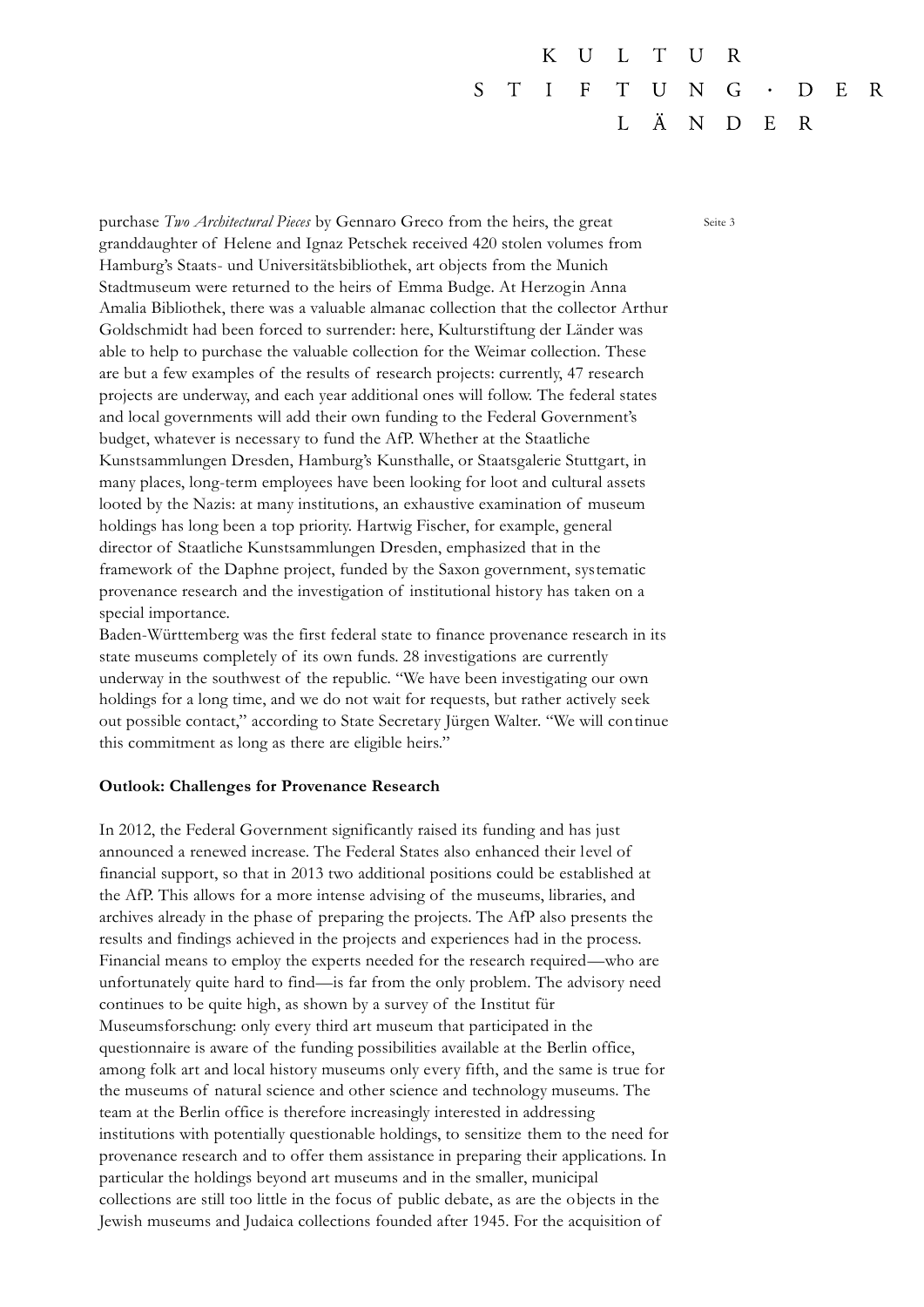$\overline{U}$  $T$ K  $\mathbf{L}$  $\mathbf{U}$ R S  $T$  $\mathbf{I}$  $F$  $T$ U N G D  $E$ R Ä  $\mathbf{L}$ N D  $E$  $\mathbf R$ 

Judaica after the end of the Nazi dictatorship cannot be separated from the Seite 4 extensive confiscations during this period. In searching for Nazi loot, art stolen and dispossessed from Jewish private collections remains in the foreground, and this is still the primary mission of the AfP. In the course of research, however, other causes for suspicion arose: libraries contain material taken from the libraries of unions and parties banned after 1933, the private holdings of enemies of the regime, and church collections. Only in isolated cases have the art holdings confiscated from members of the resistance after July 20, 1944 been investigated, and the location of art and cultural assets from other persecuted victims like the Sinti and Roma or gays has gone almost entirely unresearched. We are still far from responding to the injustices committed in a truly comprehensive way. And after the debate about inactive museums and sluggish investigations, now almost all are convinced that the public collections, the Federal Government, federal states, and municipal governments will accept their responsibility to finally return what can still be returned. Yet financial assistance, centrally allocated by the Federal Government and the federal states, will not alone suffice: the task now posed is far too complex. In Germany, provenance research as a discipline is not in such a bad state, also thanks to the network of researchers which has existed now for 13 years: at the moment there are 20 long term positions for provenance researchers and 53 short-term positions for provenance experts at German collections. Thus, many municipal museums and the federal states are already taking their historical and moral responsibility very seriously, acting in accordance with the 1999 "Joint Declaration" (Statement of the German Federal Government, the Länder and the National Associations of Local Authorities regarding on the tracing and return of Nazi-Confiscated Art, Especially with Regard to Jewish Property). As Barbara Kisseler, Hamburg's Senator for Culture, put it: "In Germany we began far too late with serious provenance research. But since the signing of the Washington Declaration, Hamburger Kunsthalle in particular has taken a leading position in provenance research. The systematic examination of museum collections in light of their provenance will take years. This underscores the fact that the Federal Government and the states can only master this task jointly."

### **Promoting Upcoming Scholars and Continuing Training**

To ensure that there are enough researchers trained for the enormous tasks at hand, provenance research needs to be permanently anchored in university structures. The existing offerings in provenance training at art history departments like that at Freie Universität Berlin for this special field of work remain too restricted. Looking at the survey of the Institut für Museumsforschung, over 60 percent of the German institutions that participated in the survey hold objects that entered the collections between 1933 and 1945; this means that a workload many times that of what has been achieved until now awaits the researchers, the funders, the associations, Koordinierungsstelle Magdeburg, and the Berlin AfP. To ensure competent research, art historians, historians, archivists, and museologists have to collaborate in interdisciplinary projects to gain the support of large-scale research funding institutions for this subject. It is far from enough, as is still done in some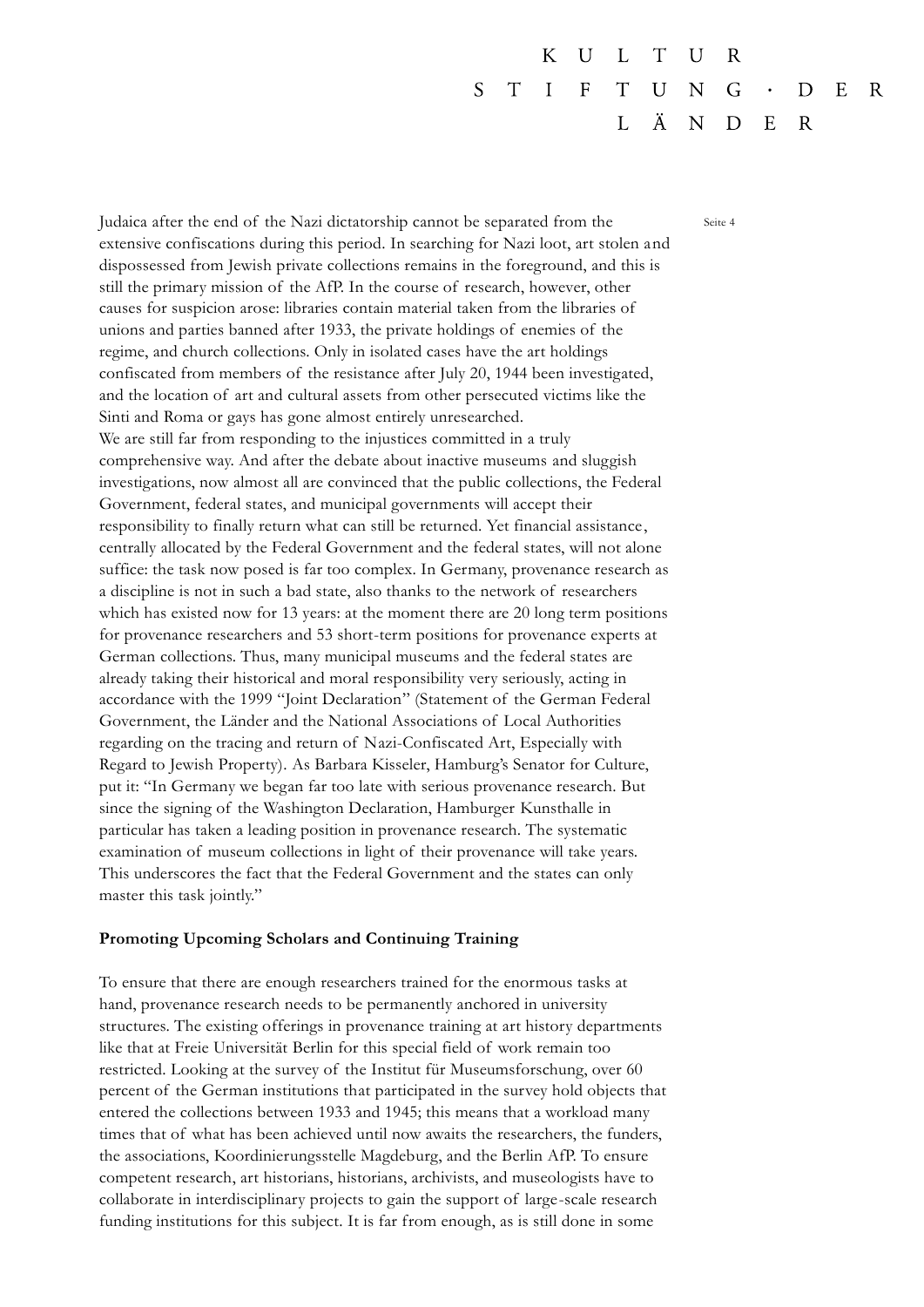#### $\overline{U}$ K  $\mathbf{L}$  $T$ U R S  $T$  $\mathbf{I}$  $\mathbf{F}$  $T$ U N G  $E$ R D Ä  $\mathbf{I}$ . N D  $E$  $\mathbf R$

places due to a lack of qualified employees and missing financing, to send student Seite 5 assistants into this difficult realm for the short term. Complex research can sometimes only be mastered in a collaborative process of academic work.

# **Expanding the Approach of Museums, Libraries, and Archives/ Networking Research**

Of course, the institutions will have to redefine their approach in parallel: the core task of research must expand to include provenance clarification, the core task of public education cannot block out the history of the collections themselves. As some of the institutions have formulated in their grant applications to the AfP, it is necessary to free provenance research from its special role and to understand it as an integral part of museum work, whether retrospectively in researching the holdings, or proactively in new acquisitions or education. The question of how the pictures arrived in the museum meets with resonance among the audience, which has a justified interest in the origin of its public collections (and not just between 1933 and 1945). Until now, only half of the museums that research their collection's provenance have also published their results. And yet, the sources are the most important instrument of the researchers, who conversely profit from the transparent approach of the American museums, for example, or the state commissions for provenance research in the Netherlands or Austria for their own research, for here the research is increasingly reaching new barriers, not only among the museums. The publication of the results is also affected by the barrier of linguistic communication: while the databank Lostart.de in the meantime has become multilingual, internationally the publication of research results in English remains desirable. In addition there are questions relating to the further examination of important sources. But here, thanks to the work of many archives, great progress has been achieved, but the art trade archives in particular, a key source, are still largely inaccessible or unresearched, if they remain extant at all. Information gained must be urgently shared, for provenance research requires not only concentration and time: it also does not take place in isolation or as a one-way street.

The International Research Portal for Records Related to Nazi-Era Cultural Property is an impressive example of how this work is being carried out by the large archives internationally and how the AfP can contribute to the study of the sources with targeted funding. The U.S. National Archives, itself the location of one of central holdings for researching the history of art loot, here presents relevant institutions and holdings organized by country. These include Landesarchiv Berlin, which is to provide on line access by August 2014 to the files of the city's recompensation offices. Or Deutsche Kunstarchiv at Germanisches Nationalmuseum in Nuremberg: here, in collaboration with Zentralinstitut für Kunstgeschichte in Munich, the archive of an art dealer was completely digitalized and prepared as an archive. This data bank, entitled Galerie Heinemann Online, which went on line in summer 2010, makes available valuable information on artworks from the 19th century in particular. Both projects are funded by the AfP. An additional milestone is a cooperation project of Getty Research Institute in Los Angeles with Universitätsbibliothek Heidelberg and Kunstbibliothek – Staatliche